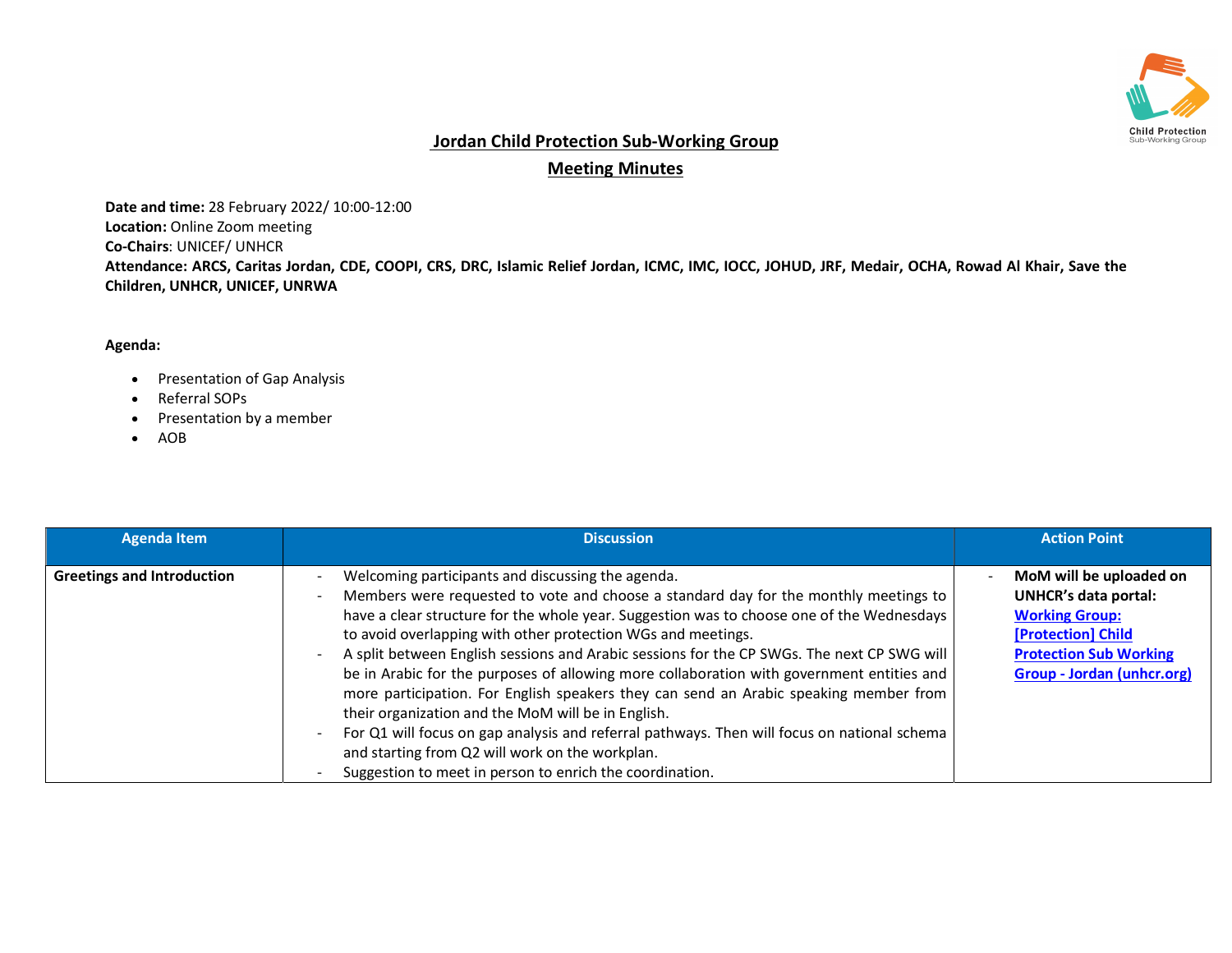

| <b>Presentation of Gap Analysis</b> | Gap analysis: the idea was to get the ball rolling; the document will be uploaded so that CP<br>members can review it and share their ideas.<br>Case management: lack of CM services in Palestinian camps, one of the themes that need to<br>focus on. Need to shift and modify some timeframes and some changes can be made.<br>Child Marriage is mentioned everywhere, and it is a major gap.<br>Neglect was not added in 2018 gap analysis and need to elaborate more on this topic.<br>There will be a lot of comments on justice for children.<br>Various opinions on Livelihoods, also there is a debate on women empowerment being<br>related to social causes or economy. The idea is to see how to relate all this to CP.<br>Members were encouraged to add both their professional and personal opinions.<br>Co-chairs are available for any questions or discussions. It will be helpful to add more<br>comments to the document.                                                                                                                                                                                                                                                                                                                                                                                                                                         | <b>Members were requested</b><br>to provide their inputs after<br>reviewing Gap Analysis.<br><b>Gap Analysis link:</b><br>https://docs.google.com/sp<br>readsheets/d/17GFAkNmsp<br>$IzF47g-$<br>F8tfWqp7qOO7P2nP/edit#g<br>id=827040533 |
|-------------------------------------|--------------------------------------------------------------------------------------------------------------------------------------------------------------------------------------------------------------------------------------------------------------------------------------------------------------------------------------------------------------------------------------------------------------------------------------------------------------------------------------------------------------------------------------------------------------------------------------------------------------------------------------------------------------------------------------------------------------------------------------------------------------------------------------------------------------------------------------------------------------------------------------------------------------------------------------------------------------------------------------------------------------------------------------------------------------------------------------------------------------------------------------------------------------------------------------------------------------------------------------------------------------------------------------------------------------------------------------------------------------------------------------|-----------------------------------------------------------------------------------------------------------------------------------------------------------------------------------------------------------------------------------------|
| <b>Referral SOPs</b>                | The old referral pathway form that was updated in 2021 was shared with members. The<br>new referral is more comprehensive focusing on governorates and camps. It will be easier<br>to make this form more accessible for partners to update. There is a need to collect<br>information on the governmental level. A drop list with all governorates and camps and<br>details can be added to make it more comprehensive. Need to update and collect focal<br>points' contacts. Added hotlines that were developed during COVID-19 will be added.<br>One of the main challenges is that each governorate has a focal point.<br>Once the document is updated, it will be shared with members. Referral pathway can be an<br>interactive dashboard and it is good to have coordinates.<br>Questions and comments:<br>Q: does the document have a mandatory reporting guideline?<br>A: CPIMS: general guidelines are available. However, nothing should be written in details. In<br>case of a specific cases, it can be discussed with CPIMS TF.<br>Will give two weeks to update the referral pathway then it will be launched. This will cover<br>the 4Ws so there won't be a separate 4Ws document.<br>Q: Shall we use the available referral pathways or share the link with extended partners?<br>A: It will be good to share the link of the referral pathways with all partners. | Referral<br>link for<br><b>SOPs</b><br>updates:<br>https://docs.google.com/sp<br>readsheets/d/1P6Ry59vZ4y<br><b>hCEUQN-</b><br>X6H3Q2VQ7bLlx5c/edit#gid<br>$= 94853841$                                                                 |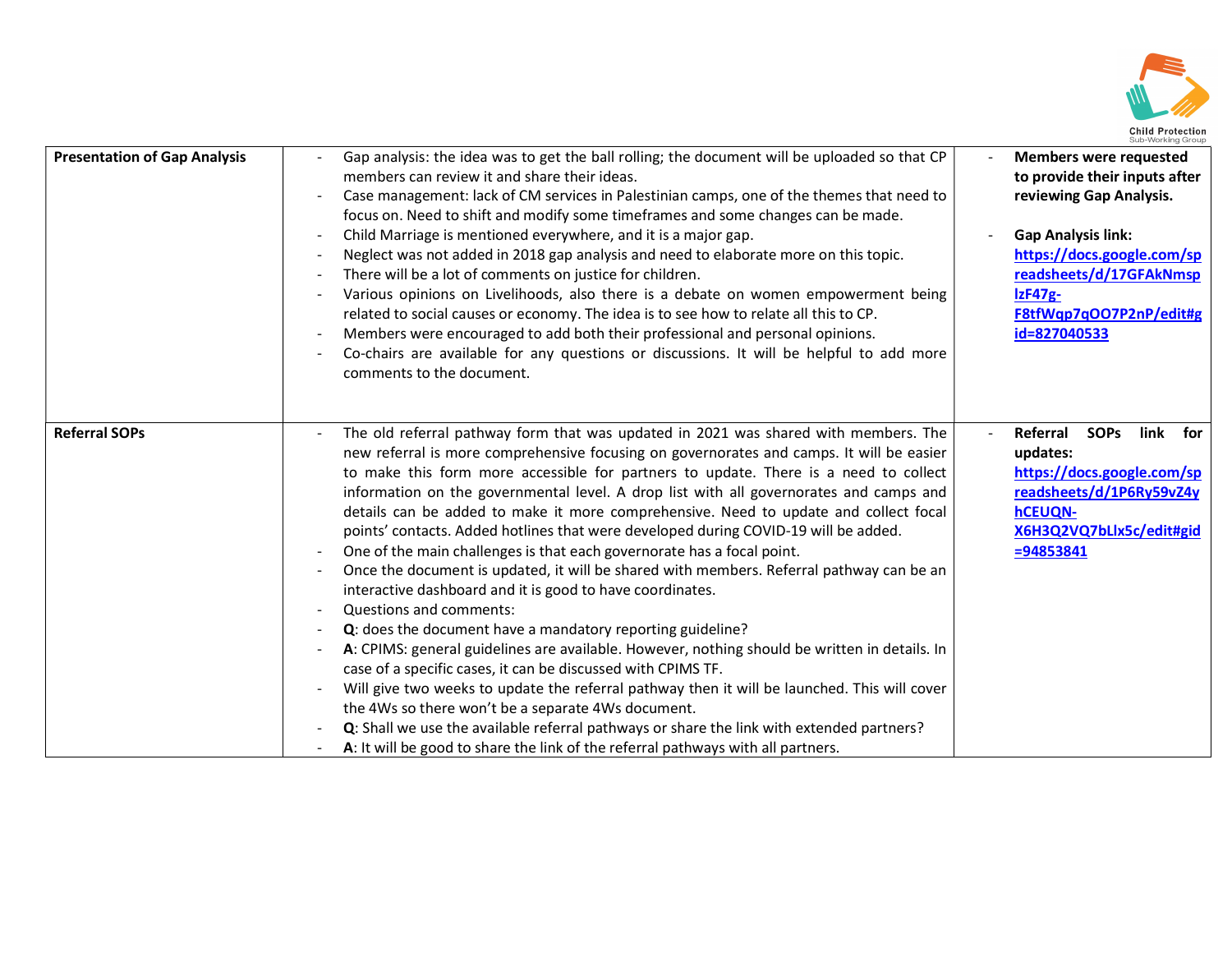

| <b>Updates from partners</b> | Medair does not provide a CP specific service case management, however it is serving<br>families for multipurpose cash. Any family that needs cash assistance can be referred to<br>Medair.<br>Q: mention available centers for children with disabilities?<br>A: this can be added to gap analysis.                                                                                                                                                                                                                                                                                                                                                                                                                                                                                                                                                                                                                                                                                                                                                                                                                                                                                                                                                                                                                                                                                                                                                                                                                                                                                                                                                                                                                                                                                                                                                                               | JRF Safe referral training<br>will be shared with<br>members.                                          |
|------------------------------|------------------------------------------------------------------------------------------------------------------------------------------------------------------------------------------------------------------------------------------------------------------------------------------------------------------------------------------------------------------------------------------------------------------------------------------------------------------------------------------------------------------------------------------------------------------------------------------------------------------------------------------------------------------------------------------------------------------------------------------------------------------------------------------------------------------------------------------------------------------------------------------------------------------------------------------------------------------------------------------------------------------------------------------------------------------------------------------------------------------------------------------------------------------------------------------------------------------------------------------------------------------------------------------------------------------------------------------------------------------------------------------------------------------------------------------------------------------------------------------------------------------------------------------------------------------------------------------------------------------------------------------------------------------------------------------------------------------------------------------------------------------------------------------------------------------------------------------------------------------------------------|--------------------------------------------------------------------------------------------------------|
|                              | JRF: provides services for PSS and CP case management in different locations. Available<br>hotlines. Prevention activity during February reaching a big number on awareness sessions<br>covering several topics like sexual exploitation, child marriage and child labor. Makani<br>centers providing CP services. Safe referral training in March.<br>15 Makani centers and 15 child protection facilitators, covering all Jordan except Jerash,<br>Maan, Tafeleh and refugee camps.<br><b>UNHCR field office in Irbid:</b> referral pathways are available. Discussed PSS services, trying to<br>focus more on International Women's Day, to see what other partners are doing and what<br>are the joint activities.<br>War Child: approval from MoPIC to start implementation of a project in collaboration with<br>OCHA in different locations. Will provide case management, PSS activities, trainings for<br>facilitators of PSS. War Child worked closely with CPIMS.<br>IMC: training for FPD and MoSD in the south focusing on communication skills. Focused on<br>interactive modality to enhance CP case management between government actors and<br>IMC. A video and brochures were finalized by IMC and FPD about CP services and the<br>collaboration between them. It will be used in the awareness sessions and will be posted on<br>social media.<br>Rowad Al Khair: case management for CP, working on child labor issues and other<br>protection issues for children. Will start case management in Maan and Aqaba and Jordan<br>Valley.<br>UNHCR Mafraq: what are the available CP services in Mafraq?<br><b>ICMC:</b> continues with the funding program in Mafraq, Azraq, Jerash and Ajloun. Child<br>friendly spaces in Irbid and Mafraq.<br>Islamic Relief: orphanage sponsorship, PSS for children and formal education, available<br>services in Mafrag. | <b>Organizations to share CP</b><br>services they provide in<br><b>Mafrag to</b><br>shakakha@unhcr.org |